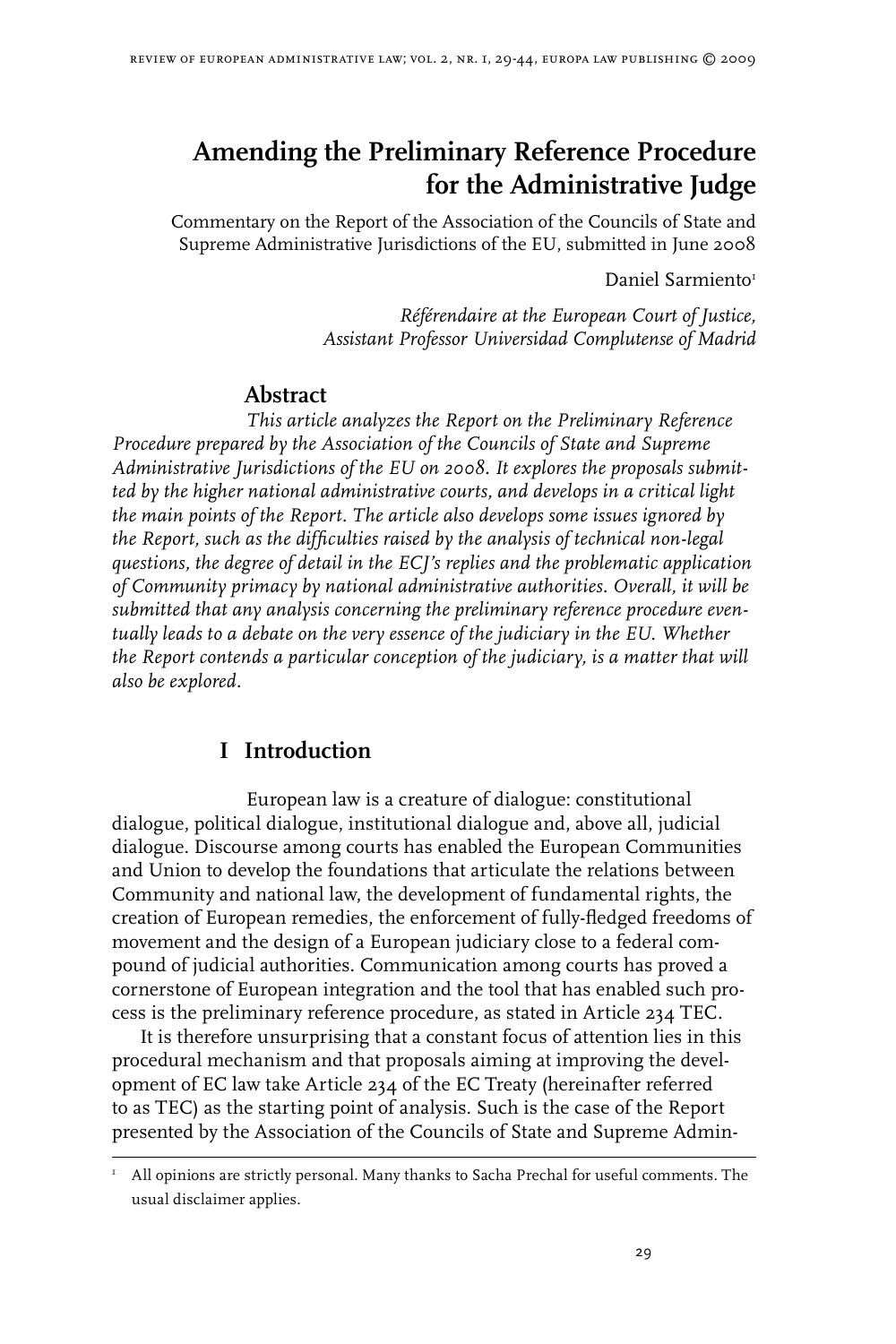istrative Jurisdictions of the EU (hereinafter referred to as ACSSAJ) on June 2008, which purports a series of reforms of the preliminary reference procedure with the aim of improving the rapport between the European Court of Justice and its national administrative counterparts<sup>2</sup>. This document is of particular importance for several reasons: first, it is a complete analysis of the strengths and weaknesses portrayed by the preliminary reference procedure, and therefore serves as a diagnose for future changes; second, the text is authored by a significant actor in the implementation of Article 234 TEC, the national courts<sup>3</sup>; and third, it sheds light in a variant of EU law that proves of the utmost importance, administrative law and its specialized courts.

This article will briefly summarize the main proposals outlined by the report, followed by a critical analysis of the suggestions laid by the ACSSAJ. It will be claimed that the preliminary reference procedure does not only require changes in its current regulation, but also in the way the ECJ approaches its own role in the Union's judicial structure. Article 234 TEC is a procedure, but it also embraces a particular vision of the role of Community and national courts. It is through this instrument that the Treaties define the scope and content of the judiciary of the European Union, a characterization that the ECJ shapes in a subtle process of power-allocation that requires complicity and obedience from its domestic counterparts. To this end, the Report sheds some light in how national courts are willing to engage and obey, but also in the limits of such attitude.

- $2$  The Report was drafted by a working group set up on 14 May 2007, chaired by Pieter Van Dijk, President of the Administrative Jurisdiction Division of the Dutch Council of State. The group was formed by 10 other members, in representation of the Supreme Administrative Courts (Pascal Gilliaux [Belgium], Tuula Pynnä [Finland], Julien Boucher [France], Michael Groepper [Germany], Henri Campill [Luxembourg], Hanna Sevenster [Netherlands], Stanislaw Biernat [Poland], Manuel Campos [Spain], Ivan Verougstraete [Belgium] and Pauline Koskelo [Finland]), an observer of the European Court of Justice (Judge Christiaan Timmermans) and a secretary (Albert Heijmans). The working group held a meeting on 3 December 2007, and its conclusions were adopted by the General Assembly of the ACSSAJ on 18 June 2008. The document has been published in the ACSSAJ's newsletter n. 20, available on the Association's website: http://www.juradmin.eu/en/newsletter/pdf/Hr\_ 20-En.pdf. All references made in this article to the Report use the numbering as appears in the Association's newsletter n. 20.
- It is, however, quite surprising to see that the composition of the working group was not very plural. No representatives of common law countries were present, and of the new twelve member States only Poland had a voice. This is a comment that does not question the sensibility of the members to the different legal traditions that participate in the ACSSAJ and Chapter 1 of the Report mentions that the Administrative Court of Austria, the Supreme Court of Cyprus and the Supreme Administrative Court of the Czech Republic submitted their observations to the activities of the working group.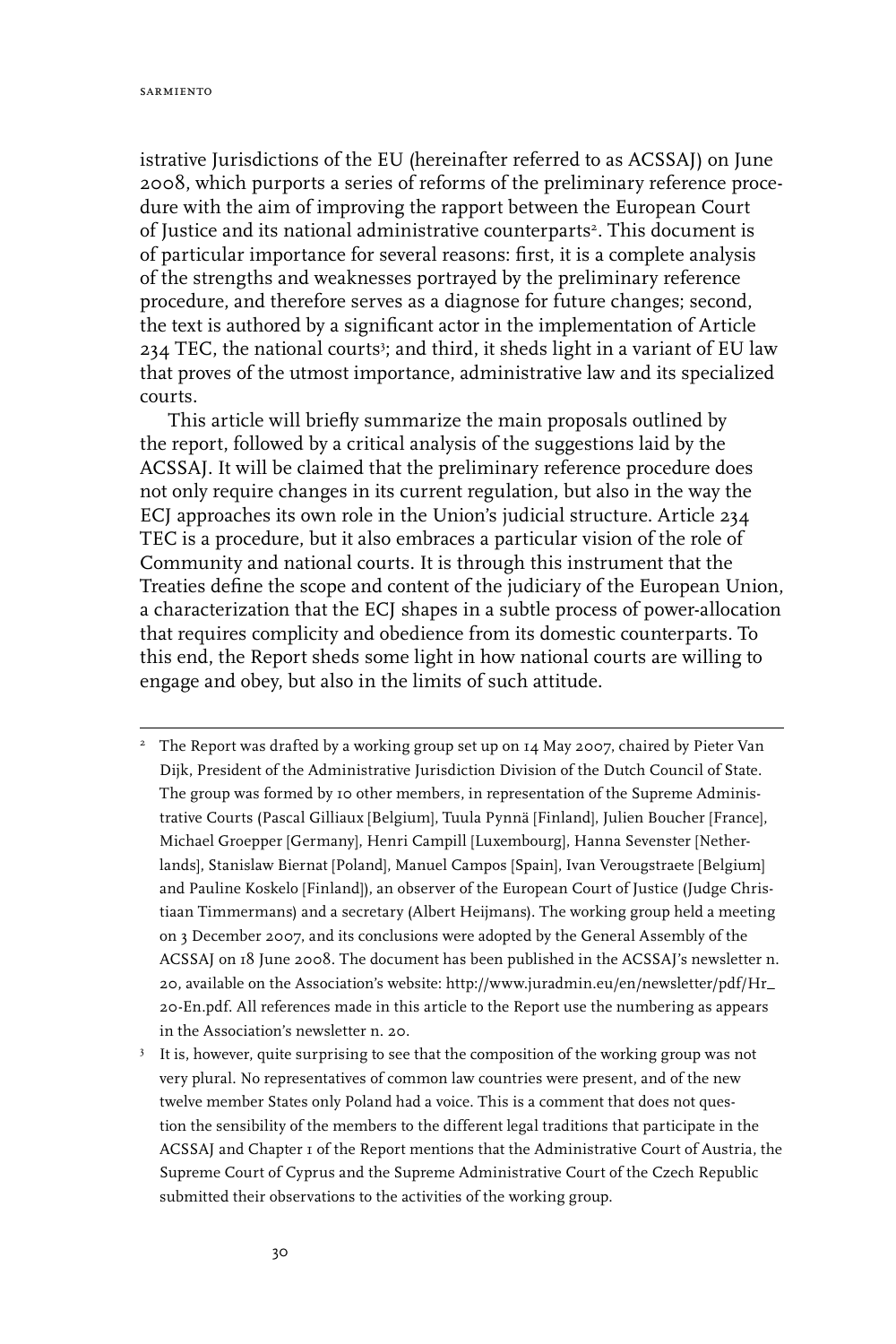# **II The Proposals of the Report**

Among the many and interesting points made by the Report, there are several propositions that deserve special attention in this paper. In brief, the Report proposes substantial changes in the current practice of publication of references, in the *acte clair* doctrine, in the powers of national courts when referring orders are appealed and on expediency of the reference procedure. For the sake of clarity, in this section I will address these issues following the Report's arguments and in the following section they will be scrutinized in a critical light.

1 Transparency Revisited

Preliminary references suffer a considerable transparency deficit. Once the national judge poses the query, the question (and the question only) is published in the Union's Official Diary, but hardly any other data will ever be known until the Opinion of the Advocate General or the judgment of the ECJ are rendered. It must be noted that a reference is a complex and detailed document in which fact, law and legal reasoning unite with the aim of giving the ECJ a complete outlook of the case at hand.<sup>4</sup> All these contents will remain unheard by the legal community, and the mere question will usually be published at a late stage of the procedure. Only member States and the Commission will systematically be kept informed of the content of references, in order to safeguard their ability to introduce written submissions in the procedure.<sup>5</sup>

The Report strives to deliver a realistic alternative to the current practice, dividing its normative proposals into two groups: one directed to national

 The drafting of a preliminary reference is no easy task and good proof of it is the Information Note adopted by the ECJ, on references from national courts for a preliminary ruling (2005/C 143/01), where practical instructions are given to national judges regarding the contents of a referring order. According to the ECJ, 'a maximum of about ten pages is often sufficient to set out in a proper manner the context of a reference for a preliminary ruling. [...] In particular, the order for reference must:

- include a brief account of the subject-matter of the dispute and the relevant findings of fact […],

- set out the tenor of any applicable national provisions and identify, where necessary, the relevant

national case-law […]

- identify the Community provisions relevant to the case as accurately as possible;

- explain the reasons which prompted the national court to raise the question of the interpretation or validity of the Community provisions and the relationship between those provisions and the national provisions applicable to the main proceedings;

- include, where appropriate, a summary of the main arguments of the parties.'

<sup>5</sup> Art. 23 of the Statute of the Court.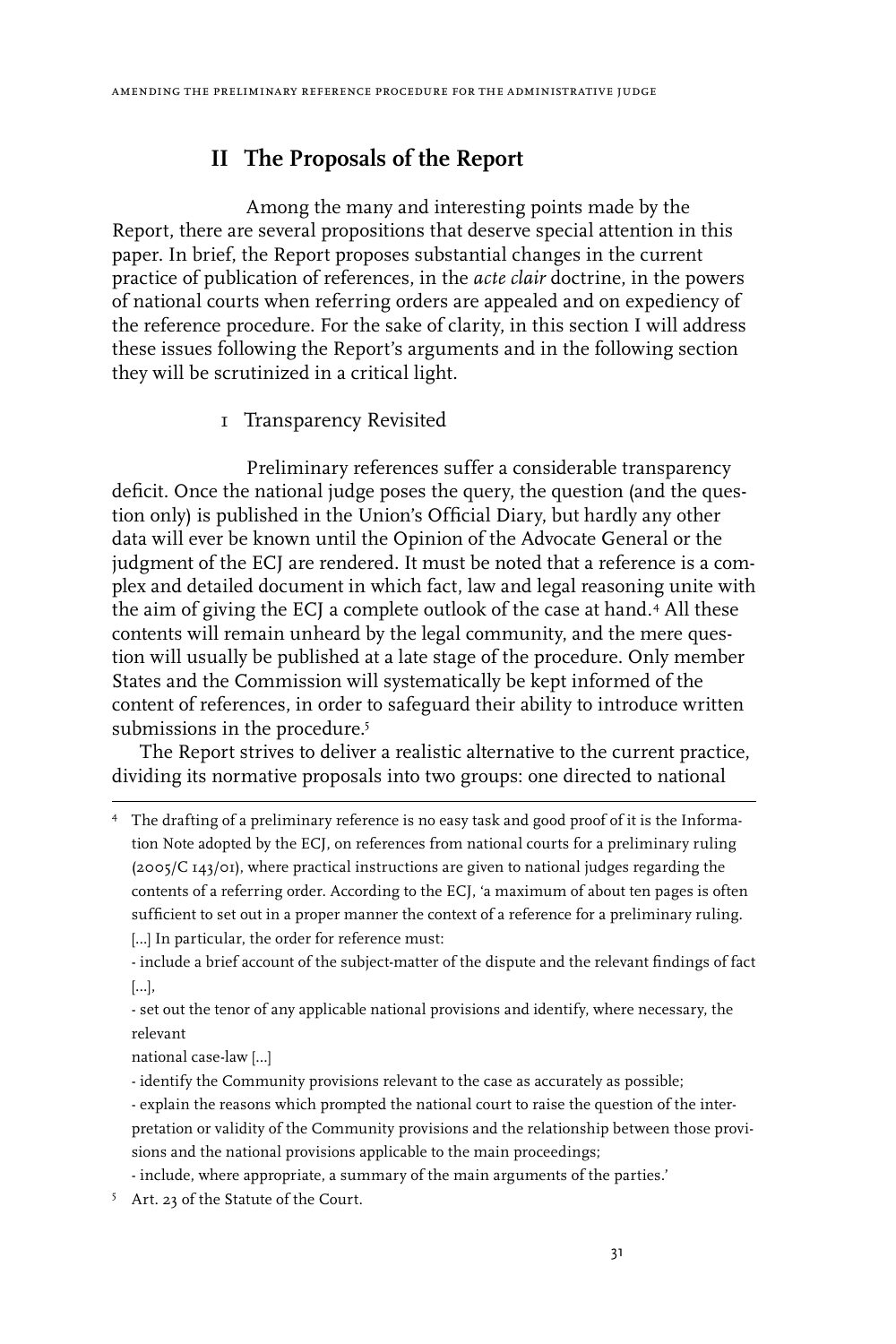courts, and the other to the ECJ. As for domestic judges, the Report suggests that national supreme courts should publish immediately the full text of all references for preliminary rulings on the national level, but also at the international level as a result of cooperation between courts.<sup>6</sup> The JURIFAST network, created by the ACSSAJ, is already acting as a source not only of judgments, but also references.<sup>7</sup> Also, a similar proposal is addressed to the ECJ, so that references may be published at the institution's web site in all EU languages.<sup>8</sup> The Report notes that this suggestion was made in 2003, after the Association's General Assembly was held in Helsinki in May 2002, but with no present results.<sup>9</sup> It is important to note that, to this regard, the Report insists on the importance of transparency in the context of an enlarged Union, where 'the need for information about and transparency of the reference has increased. Access to the full text of a reference made by a domestic court would help other national courts to decide whether there is a real need for a reference to the ECJ'.10

> 2 Acte Clair, *CILFIT* and the Obligation of National Courts of Last Instance to Make a Reference

The second major proposal concerns paragraph 3 of Article 234 TEC and the obligation of national courts to make references to the ECJ when points of EU law pose problems of interpretation and/or validity. As it is well known, the ECJ relaxed the burden of making the reference when the query was 'clear' or had been previously 'cleared' by a previous ECJ decision, as stated in the well-known judgments of *CILFIT*11 and *Da Costa.*<sup>12</sup> The Report approaches the matter proposing a subtle change in the *CILFIT* test, pointing at the need to identify the underlying consequences and relevance of 'the question'.13 This is purported by reconceptualizing *CILFIT* as a 'commonsensical' test. Therefore, 'the national courts should consider whether the problem under consideration is worth the burden of a reference for a preliminary ruling. Interpretation with common sense entails that the lesser the problem, the more the national court can convince itself that it is capable, at first sight, to solve itself the question on the basis of its own knowledge and understanding of EU law, as the Court should not be both-

13 Report, p. 19 and 23.

Report, p. 19-20.

This database can be consulted at the ACSSAJ's web page: http://www.juradmin.eu/en/ jurisprudence/jurifast/jurifast\_en.php.

 $^8$  Article 104, paragraph 1 of the Rules of Procedure already imposes an obligation on the Court to translate references to the language of each member State, in order to proceed with the obligation of notification stated in Article 23 of the Statue.

Report, p. 23.

<sup>10</sup> *Ibid.*

<sup>11</sup> Case 283/81 *Cilfit and Others* [1982] ECR 3415.

<sup>12</sup> Joined Cases 28/62, 29/62 and 30/62 *Da Costa and Others* [1963] ECR 31.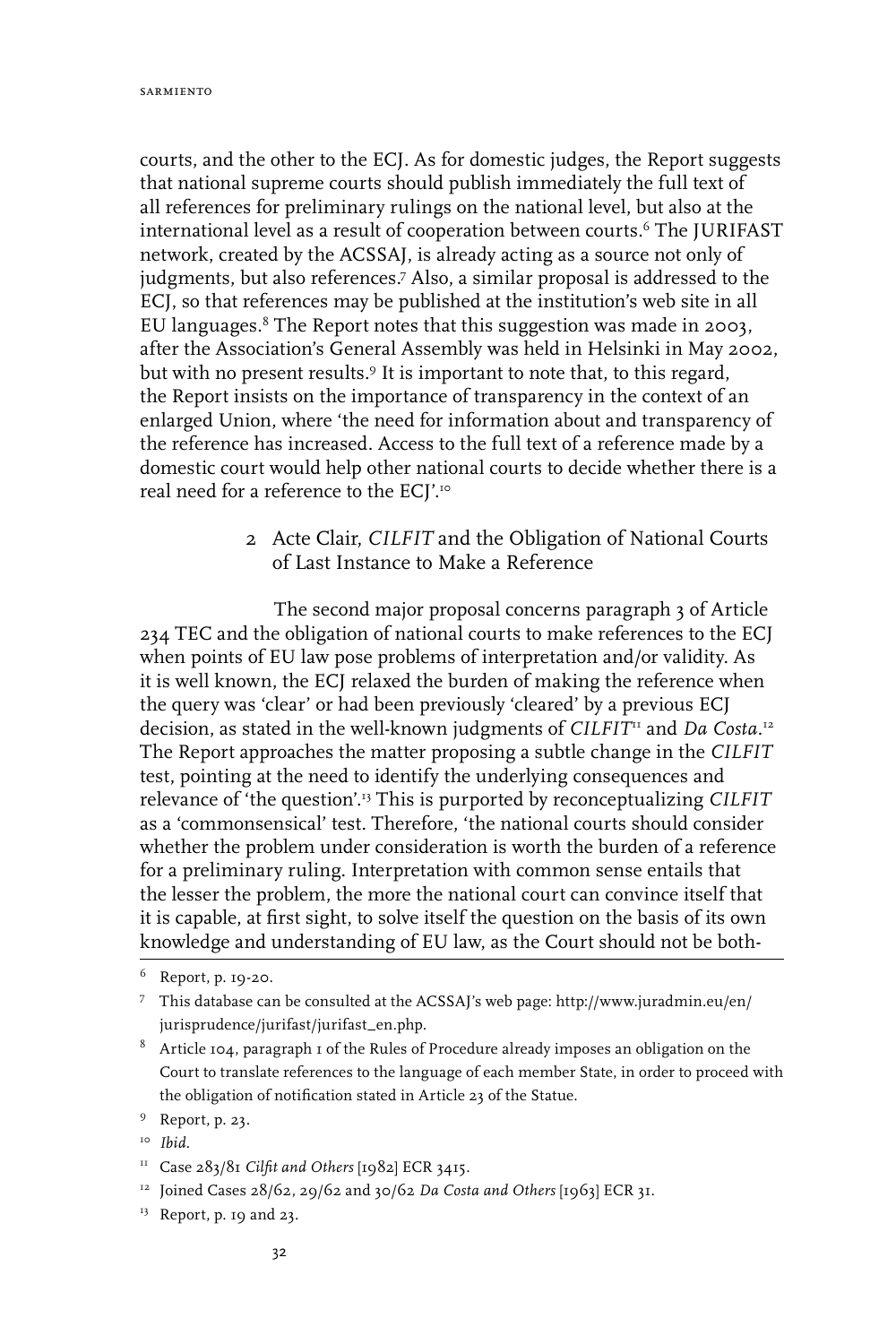ered by minor problems or by problems the national court itself can solve in a satisfactory and acceptable way'.14 As a result, the Report points at the dated conditions imposed by *CILFIT*, such as the need to interpret an EC provision in the light of all its linguistic versions, and concludes by stating that a majority of ACSSAJ's members recommend 'that the Court of Justice should seize a suiting opportunity to clarify its position in a judgment, taking into account that since *CILFIT*, the number of member states and languages have increased<sup>'15</sup>

#### 3 Quashing a Reference on Appeal

The Report makes a brief but important observation concerning the appeal of reference orders before an internal superior court. This issue is of a particular importance at the present time, due to the ECJ's recent decision in *Cartesio,*16 which has recognized the autonomy of the referring court when making references, extending such autonomy to its very limits: if the appellate court quashes the referring order, *Cartesio* establishes that 'it is for the referring court to draw the proper inferences from a judgment delivered on an appeal against its decision to refer and, in particular, to come to a conclusion as to whether it is appropriate to maintain the reference for a preliminary ruling, or to amend it or to withdraw it'.17 Writing before *Cartesio* was delivered, the ACSSAJ contended that when a reference is brought on appeal, 'the referring court should always inform the ECJ that an appeal has been lodged and request as a rule, unless the appeal is clearly lodged for purposes of delay or is reckless and provocative, that consideration of the case be deferred.'18 The Report is apparently taking an opposite stance to the one finally adopted in *Cartesio* and due attention to this collision of opinions will be analyzed in the substantive section of this article.

4 Hasty References

The Report also invests considerable efforts in purporting means that may accelerate the preliminary reference, stating as a matter of principle that 'although definite progress has been made as a result of the measures taken in recent years […], the situation is still not satisfactory at present'.19 It carries on claiming that 'on the whole, preliminary ruling proceedings still take rather long', and 'every effort must be made to reduce the duration of the procedure still further'.<sup>20</sup>

<sup>14</sup> Report, p. 19.

<sup>15</sup> Report, p. 23.

<sup>&</sup>lt;sup>16</sup> Judgment in Case C-210/06 *Cartesio* [2008] ECR I-0000.

<sup>&</sup>lt;sup>17</sup> Supra, paragraph 96.

 $18$  Report, p. 20.

<sup>19</sup> Report, p. 12.

<sup>20</sup> *Ibid*.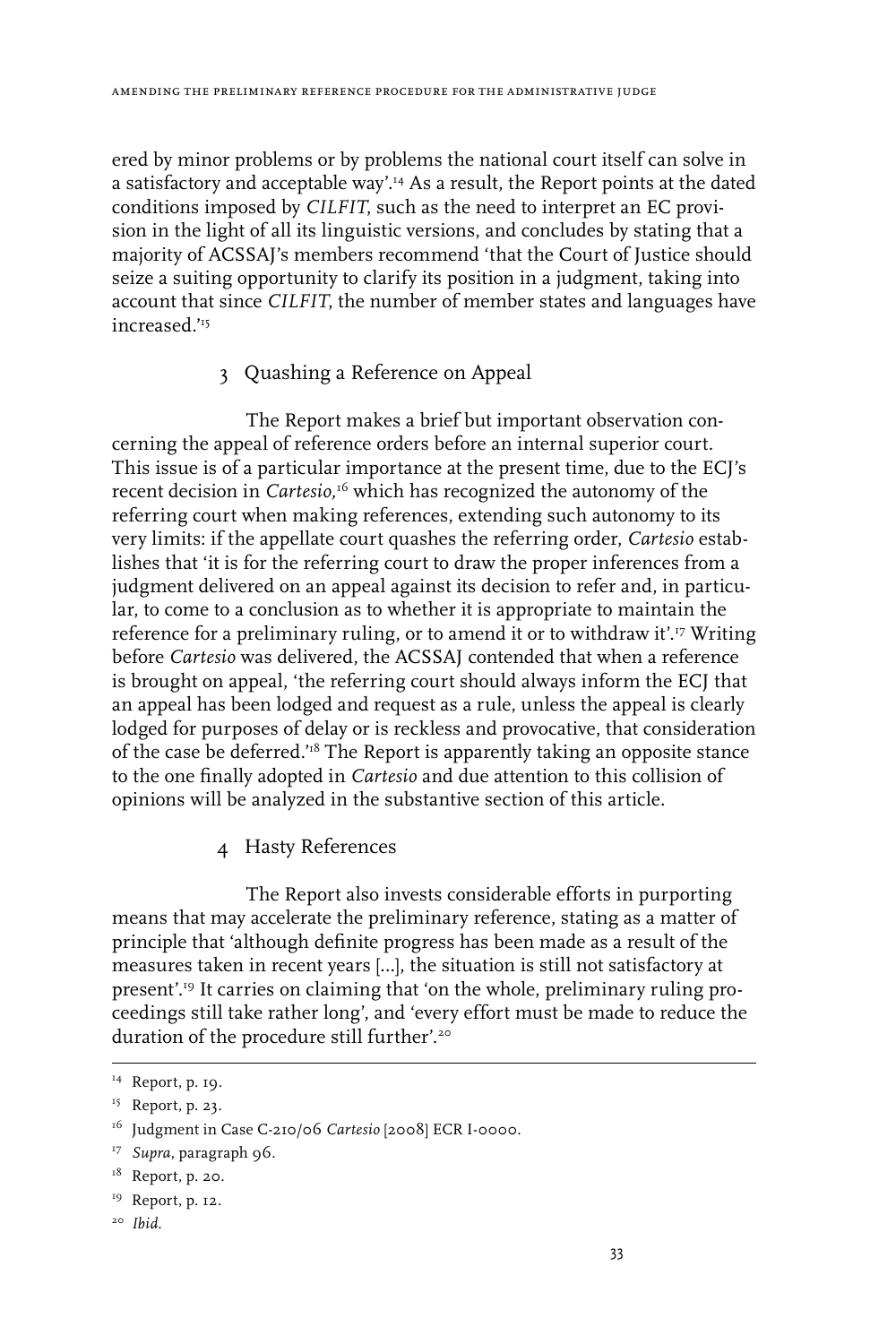sarmiento

To this end, the Report makes a series of recommendations that should contribute to shorten the present 15-month average period of duration, with the aim of reducing it down to 12. First, it purports the creation of a filtering system, in case the ECJ's docket worsens in the future.<sup>21</sup> Second, it proposes the introduction of advisory opinions (*avis contentieux*) 'on la legal question in connection with a main cause of action if the legal question is new, particularly difficult and comes up in a considerable number of cases'.<sup>22</sup> Third, the Report recommends that the participation of the Advocate General should be limited furthermore, interpreting Article 20 of the Statute of the Court as to include the criterion of 'the importance of the points of law raised by a preliminary question for the development of Community Law'.<sup>23</sup> Fourth, the already well-known 'green light' procedure should be introduced, inviting national judges to propose in the referring order an answer to the issue raised, which could be 'green-lighted' with expediency by the ECJ.<sup>24</sup> Last, but not the least, the Report purports the insertion of a new ground for the issue of reasoned orders pursuant to Article 104, paragraph 3, of the Rules of Procedure, allowing the ECJ to solve cases in this fashion when questions 'are of minor importance to the unity, the coherence and the development of community law'.<sup>25</sup>

It is to be seen if these measures will effectively achieve further expediency in the current preliminary procedure. And if so, attention must be paid to the overall effects of acceleration in the case law, in its coherence and its ability to convince its national counterparts. This will be analysed in the sections that follow.

## **III The Report in Context**

Before developing any criticism, it must be said that the Report strikes a proper balance between realistic and utopian claims. In contrast with other proposals dealing with the preliminary reference procedure, the ACSSAJ has distinguished between different intensities of reform depending on the provisions to be modified. Most suggestions depend upon the modification of the Rules of Procedure, and ultimately deal with a Treaty change, being the latter the most rigid expression of reform.<sup>26</sup> This typology gives the Report a shifting degree of realism, but also gives the reader

<sup>&</sup>lt;sup>21</sup> Report, p. 14.

<sup>22</sup> Report, p. 14-15.

<sup>23</sup> Report, p. 16.

<sup>24</sup> Report, p. 16-17.

<sup>25</sup> Report, p. 17.

<sup>&</sup>lt;sup>26</sup> 'The working group has decided not to put forward proposals for treaty amendment, because it is unlikely that they could be realised in the near future' (Report, p. 13). Despite this firm proposal, the working group proposed some changes concerning the introduction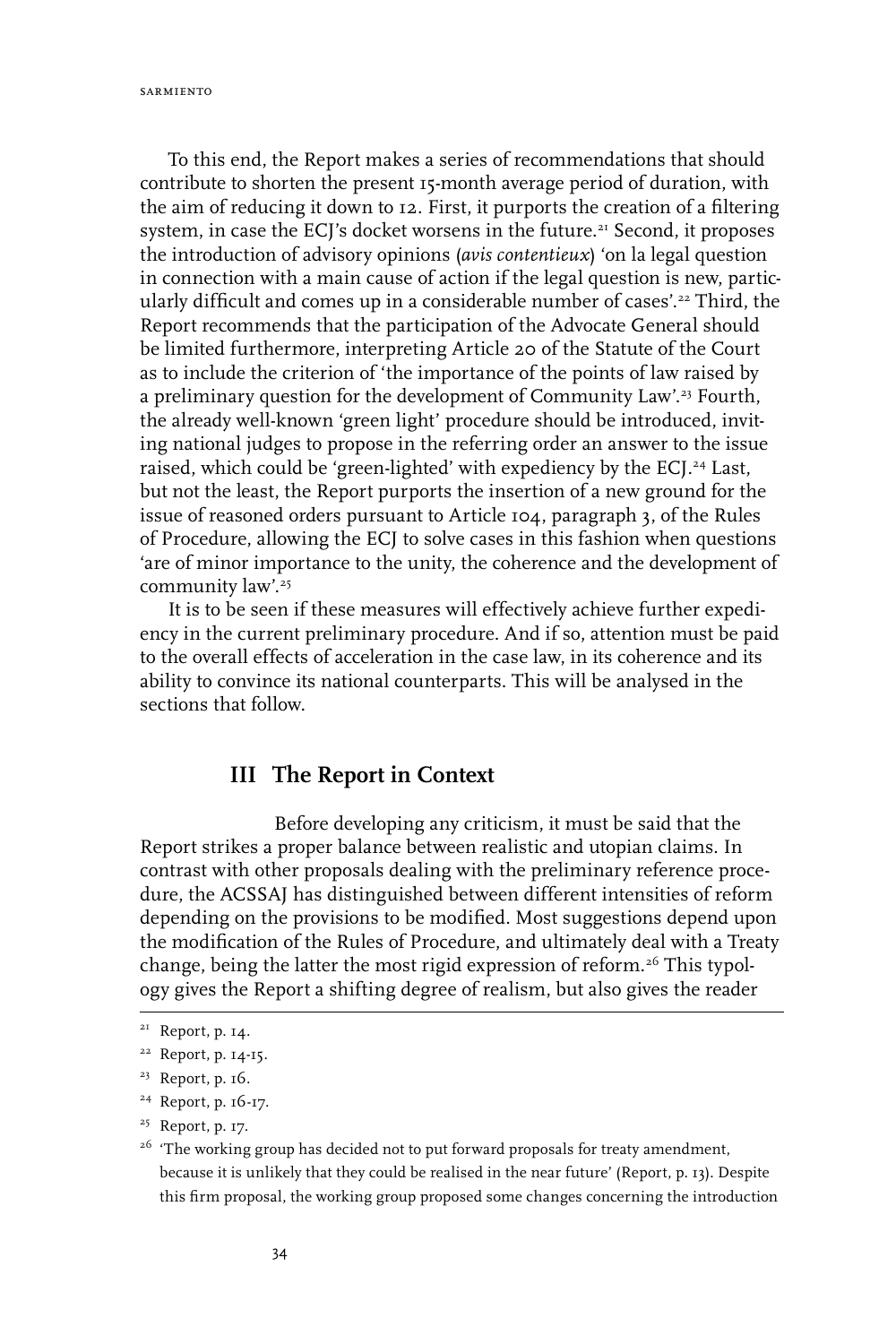a better perspective of the proposals being made. Having said this, it is not always possible to agree with the proposals brought forward, as will be proved in the following lines.

> 1 On Transparency and References: Judging with the Administrative Judge

The Report takes a powerful stance on the need to enhance transparency at certain stages of the preliminary reference procedure and the text is quite right in pointing at the unsustainable lack of publicity currently affecting referring orders. Publishing the complete text of a reference is an important step in the development of a wider and better-illustrated legal community in the Union, but is certainly a partial measure that could be accompanied by other proposals, which the Report does not address.

At the outset, it is useful to stress that a preliminary reference is not a procedure concerning two parties in an adjudicative context. Quite the contrary, Article 234 TEC designs a mechanism that enhances judicial cooperation in the solution of an abstract legal question. The detail of the main procedure is only relevant for the purposes of Article 234 TEC depending on the questions posed by the national judge, and it could be said, quite radically, that the legal situation of the parties becomes a secondary concern for the ECJ. In *Cartesio*, it has been claimed that 'the system established by Article 234 TEC […] instituted direct cooperation between the Court of Justice and the national courts by means of a procedure *which is completely independent of any initiative by the parties*'.27

This is of course an obtuse way of looking at things and the ECJ itself has proved to take a different track in several occasions. However, it is important to note that Article 234 TEC plays a peculiar role when dealing with individual plaintiffs, with conventional adjudicative procedures and with the way in which justice is delivered overall. This anomalous background should be taken into account at the time of introducing procedural guarantees, since these might be good-willed but of scarce use, or pernicious results. Having said this, it must be recognized that the publication of references is a positive measure that points in the right direction, but certainly insufficient if the global outcome of the Report is to introduce transparency to the practice of Article 234 TEC. Thus, additional suggestions could have been posed, as will be now portrayed.

Transparency in a preliminary reference procedure entails access to documents, but also the development of other means of action, such as communication among actors involved in the procedure. Due to the institutional peculiarities of Article 234 TEC, private parties are not the sole interested

of a filtering system, the possibility for the Court to adopt its own Rules of Procedure and the creation of an advisory preliminary opinion of a general nature by the Court.

<sup>27</sup> *Supra,* paragraph 90 (italics added).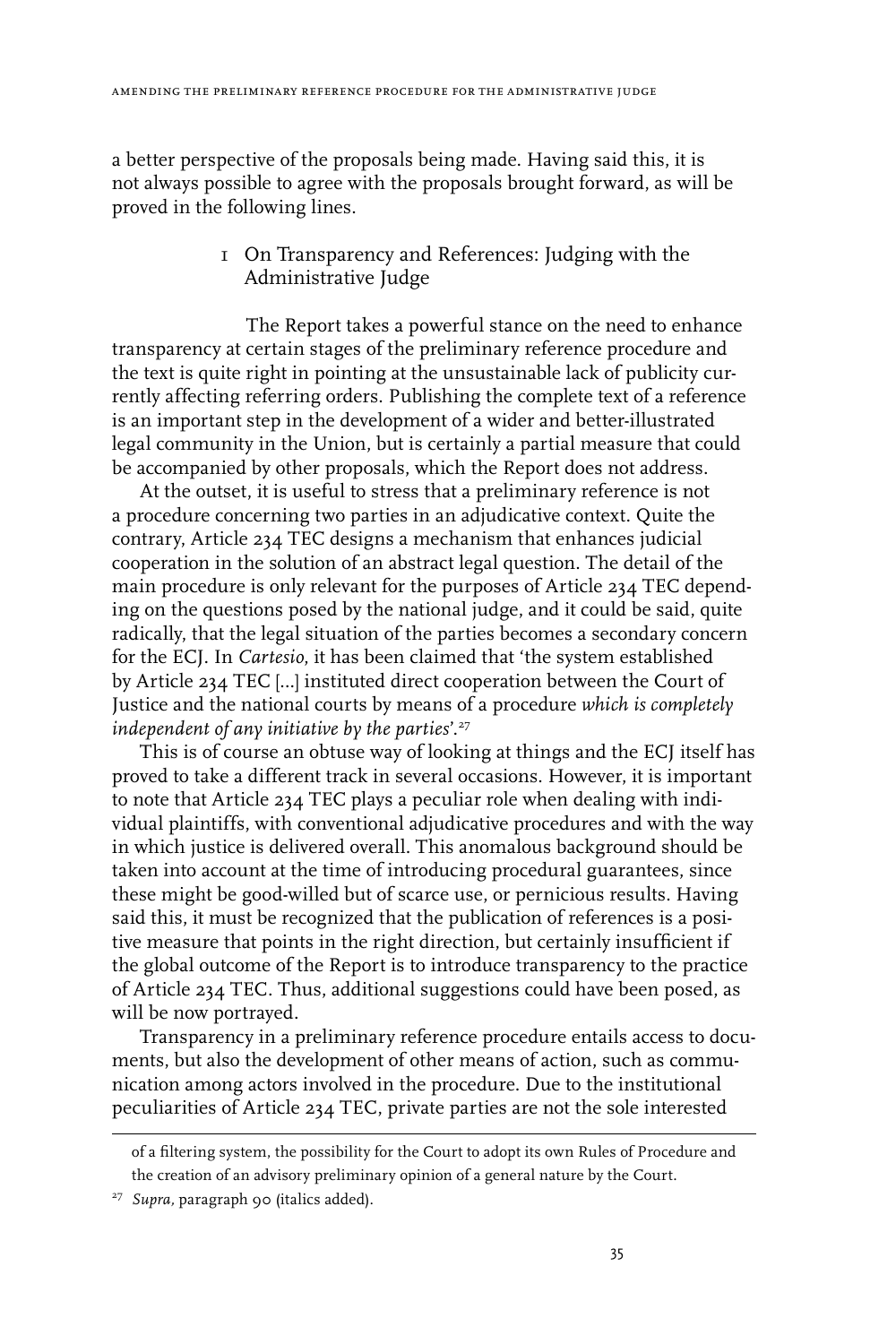subjects in the resolution of a case, but a wide array of States, public administrations, national courts, European institutions and, of course, individuals. Improving transparency can thus be the result of a better-articulated procedure that safeguards the voice of all the institutional actors involved in a query, and this is not only obtained by publishing the complete text of references. Once such step is taken, it is imperative that access to the ECJ is also in the hands of non-State actors with a special interest in the issues posed. In the same fashion that member States, Institutions and parties in the main procedures are empowered to submit observations before the Court, similar access should be offered to other organizations or individuals with direct interest in the issues posed. It is important to bear in mind that Article 234 TEC is an alternative to a consultative competence, uniting the concrete detail of a particular case with the abstract conditioning of a general query. The ECJ is not only rendering its authoritative opinion in the case at hand, but also in all the future cases that should arise under similar circumstances. This pre-emptive role that Article 234 TEC attributes to the Luxembourg court has been traditionally displayed with a worrying lack of information and input from non-governmental voices that would strengthen and empower the final legal response. After all, transparency does not only entail a right to *hear*, but also the power to *be heard*.

Also, it is surprising that a Report elaborated by national judges does not make a special emphasis on the role of the referring judge *in the course* of the preliminary procedure before the ECJ. If Article 234 TEC is a dialogue between courts, where private parties are foreign to the dynamics of the ECJ's decision-making process, transparency should at least be enhanced as far as the referring judge is concerned. Informal communication, as purported in the Report, is not enough in order to assure full cooperation with the referring judge. Considering the importance displayed by the referring court or judge, as well as the use that the ECJ could make by having direct contact with them, it would be interesting to consider the possibility of enabling referring authorities to be present at hearings, as observers, or even allow them to *demand* a hearing in the ECJ pointing out at particular questions that could be addressed by the ECJ. Even if the referring judge would not be given the power to direct questions to the participants in the procedure, in the course of a hearing there are important data or legal arguments that may be of the utmost importance when delivering the judgement in the national fore. It must be noted that national judges do not have the ability to question other member States in the course of the domestic procedure, and if so, they do so at a high cost in resources and time that may make this measure impractical. Giving an active role to the national judge could improve not only communication, but also the self-perception of *European* judge that every national court must be duly aware of.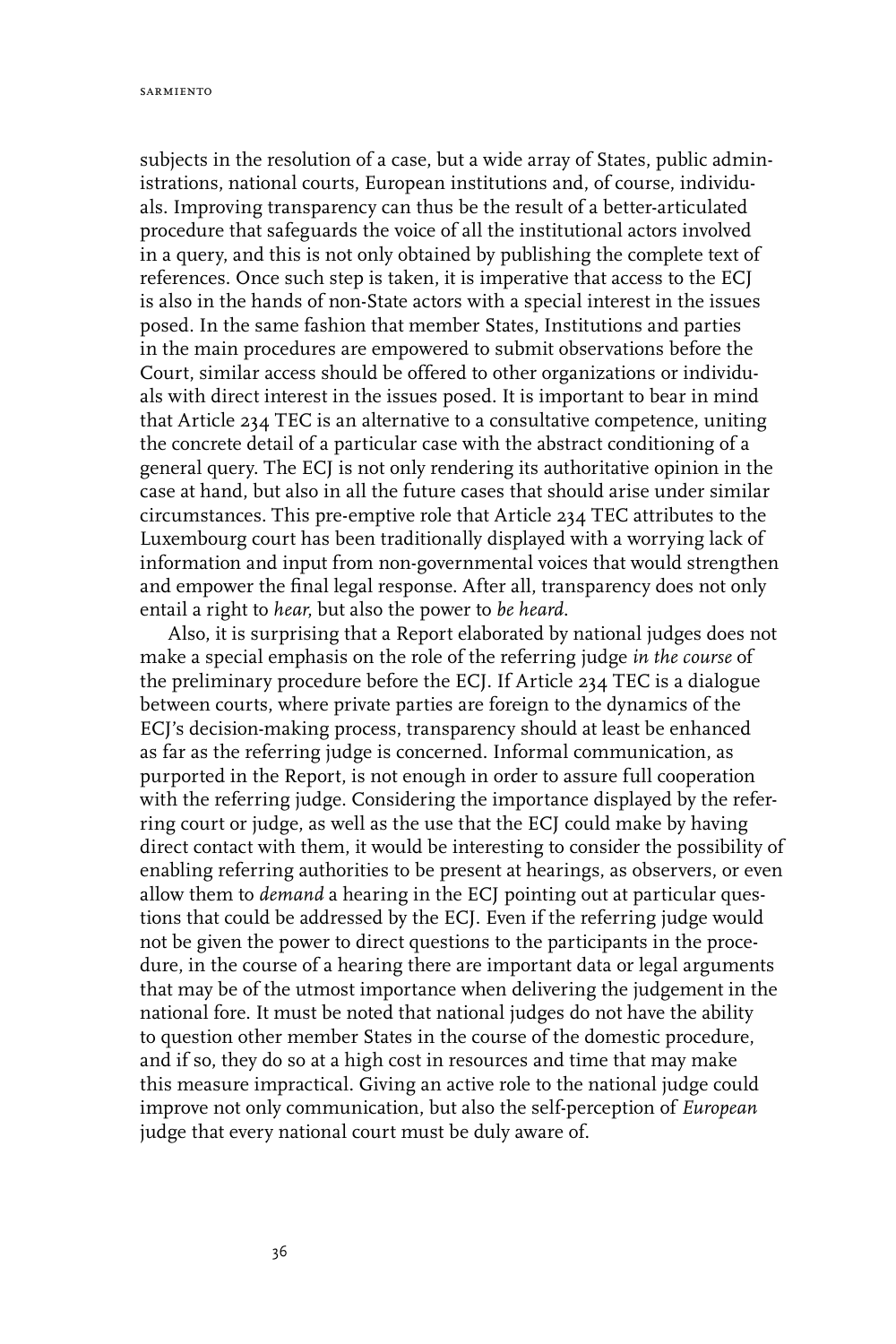#### 2 National Supreme Courts and the Future of *CILFIT*

The criticisms made by the Report to the *CILFIT* doctrine are well founded. It is true that certain requirements of the *CILFIT* test are outdated, such as the need to compare all linguistic versions of a Community provision. However, the Report sets aside the underlying critique to the past twenty five years of *acte clair*: a wide and well-interiorized re-interpretation of the obligation under Article 234, paragraph 3, and the *CILFIT* case law, to such an extent that the general rule (the obligation to submit the reference) has now become an exception to a new general rule (the faculty, under the *CILFIT* terms, to make a reference).<sup>28</sup>

Understandably, the Report makes hardly any mention to the current state of judicial implementation in the member States but, even if it did, it would be hard to imagine any harsh self-evaluation on the matter. However, the underlying problem that keeps *CILFIT* being a contended and misinterpreted judgment does not lie in its harshness, as the Report claims, but in its incapacity to act as a genuine supervisory mechanism of Supreme Court action. This lack of perspective is even more worrying in the present circumstances, now that the ECJ has declared that national judicial decisions can give rise to damages actions and that the Commission has launched its first infringement procedure against a member State on the grounds of a judgement of a Supreme Court. These two lines of action require clear criteria when it comes to the obligation of Article 234, paragraph 3, TEC. The harshness of *CILFIT* and the ECJ's unwillingness to make it good sits uncomfortably with the role of national courts of last instance that refuse to make references and eventually decide in disconformity with EC law. However, this anomalous context becomes even more worrisome when seen in the light of the new coercive means of control created in *Köbler<sup>29</sup>* and *Commission* v. *Italy*30.

In *Köbler*, the ECJ stated that, in order to determine whether there has been a manifest breach of EC law on the part of a national court, all the factors which characterise the situation should be balanced, including, '*in particular*, the degree of clarity and precision of the rule infringed, whether

29 Case C-224/01 *Köbler* [2003] ECR I-10239.

30 Case C-129/00 *Commission* v. *Italy* [2003] ECR I-14637.

<sup>28</sup> Although no empirical studies have been made on the global application of *CILFIT* and Article 234, paragraph 3 TEC throughout the twenty seven member States, the ECJ's Annual Report sheds some light on the matter. In its 2008 Report, it is quite surprising to see that Germany's Bundesverwaltungsgericht has made eighty-eight references in over fifty years. The French Conseil d'Etat only referred forty two orders in the same time period, and the Italian Consiglio di Stato sixty-two. In twenty-two years, the Administrative Chamber of the Spanish Supreme Court has made nineteen references to the ECJ. Considering the work load of these jurisdictions, it is hard to imagine that only this small amount of references were not 'clear' as for the issues of EC law they posed.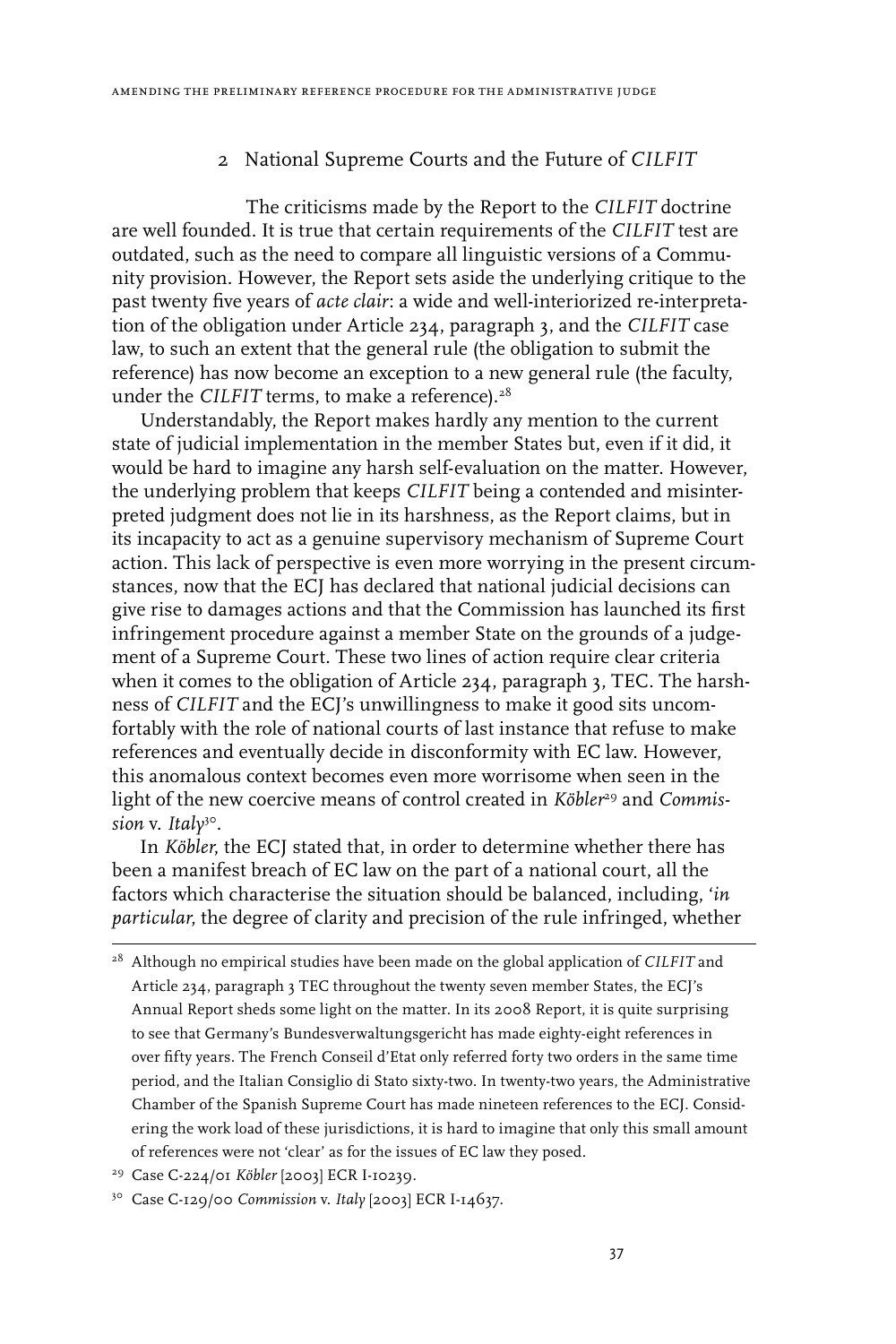the infringement was intentional, whether the error of law was excusable or inexcusable, the position taken, where applicable, by a Community institution *and non-compliance by the court in question with its obligation to make a reference for a preliminary ruling under the third paragraph of Article 234 EC*'.<sup>31</sup> Therefore, not making the reference when the court is deciding in last instance is an important element to bear into consideration (although not the only one) in the conferral of damages<sup>32</sup>. In fact, a *Köbler*-type action for damages will usually be justified on two grounds: a substantive breach of EC law and the infringement of Article 234, paragraph 3 TEC, as a result of not referring the question to the ECJ. Of course there will be cases in which an action for damages will be exercised even with an existing previous preliminary judgment of the ECJ, but the current practice shows that manifestly incompatible national case-law will frequently be rendered without the cooperative role of the ECJ. It is therefore important that the *CILFIT* conditions are clearly settled by the Luxembourg court in a transparent manner that guarantees the plaintiff's right to claim damages. Otherwise, the *Köbler* case-law becomes an empty artifice of hardly any operative consequences for the *justiciable*.

The same concerns rise when *CILFIT*'s current state is analyzed in the light of infringement procedures launched by the Commission (Article 226 TEC) against judicial decisions of member States. As is well known, the lack of infringement actions for this form of State action came partly to an end when the Commission brought charges against Italy in case C-120/00.<sup>33</sup> The difficulties of attacking a member State for the decisions of their judiciaries are easy to convey, but the Commission seems more willing now to initiate this course of action as in the past. It is thus important that the ECJ clears its *CILFIT* dictum if Article 226 TEC is to become a new mechanism in the supervision of national judicial action. If the present situation is maintained, the Commission's ability to substantiate procedures of this nature will be in peril due to the lax and confusing conditions that the Court is imposing on the obligation of Article 234, paragraph 3 TEC. This may explain why the Commission's position in the latest infringement against judicial decisions, *Commission* v. *Spain,*34 is rather ambivalent as to the source of the infringement, proof of the institution's uncertainty when dealing with questionable national judgments of Supreme Courts that refused at one point to make a reference to the ECJ.

<sup>&</sup>lt;sup>31</sup> Supra, paragraph 55 (Italics added).

<sup>&</sup>lt;sup>32</sup> On the conditions for liability under *Köbler* and the role of Article 234, paragraph 3 TEC. see K.M. Scherr, '*The Principle of State Liability for Judicial Breaches. The case of Gerhard Köbler*  v. *Austria under European Community Law and from a comparative national law perspective*', Doctoral Thesis submitted at the EUI, on August 2008, p. 28-39.

<sup>33</sup> *Supra*.

<sup>34</sup> Case C-154/08 (pending).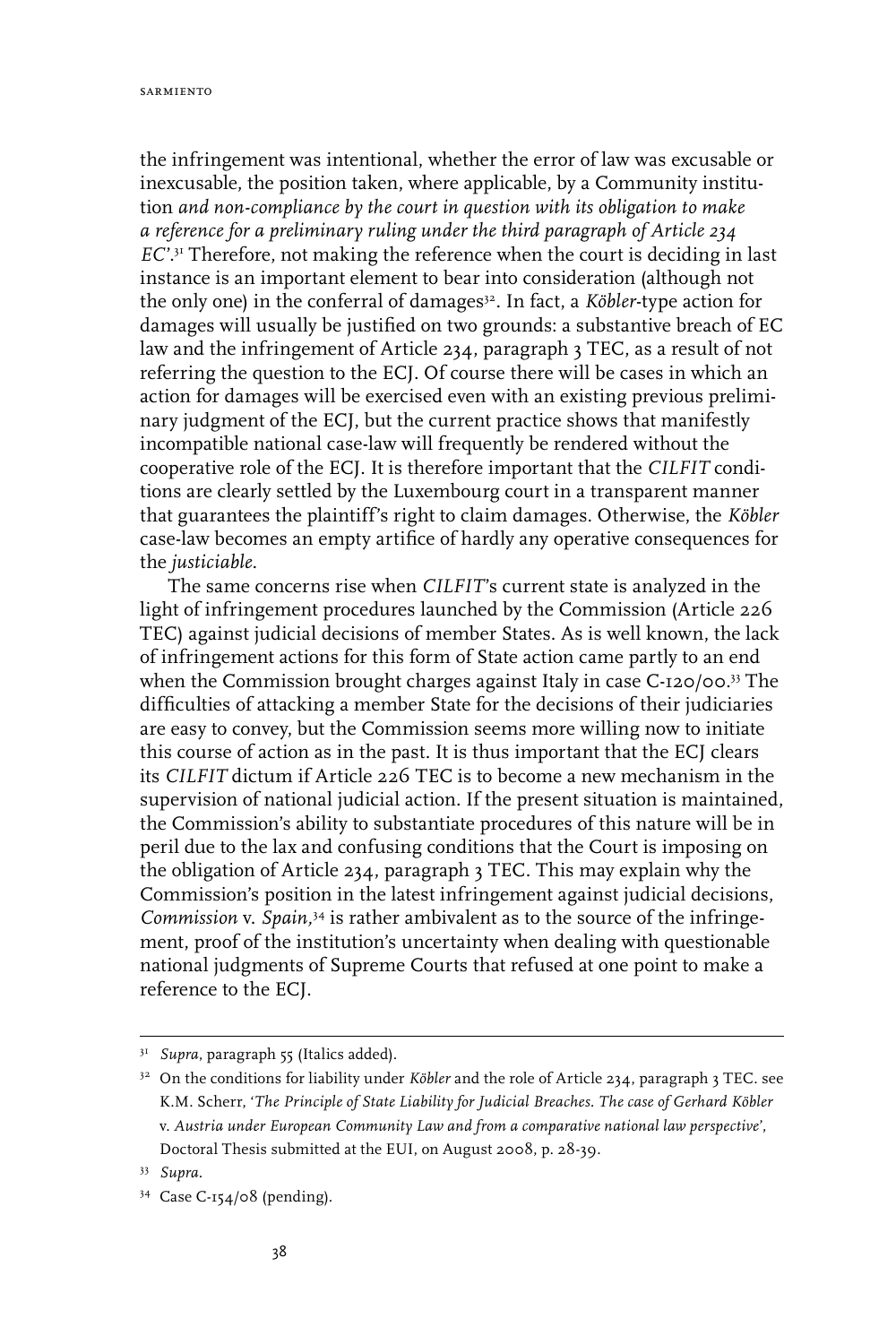amending the preliminary reference procedure for the administrative judge

If the EC legal order is to have a 'complete system of actions and procedures',35 the two procedural safeguards that act as a last course of legal protection of the individual must be fleshed in a manner that makes them operative and real. The current distortion of the *CILFIT* doctrine is no good precedent to such purpose, and its future relaxation would only increase the *lacunae* in the fragile arsenal of legal protection that EC law grants to the individual.

#### 3 The Pre-*Cartesio* Remarks of the Report and its Post-*Cartesio* Afterlife

The Report, as previously mentioned, makes an expressive defence of the ability of national superior courts to quash a referring order to the ECJ issued by an inferior national court. Coming from the Association of Councils of State and Supreme Administrative jurisdictions, the Report's firm stance on national judicial hierarchy is hardly a surprise. However, only a few months after the text was made public, the ECJ delivered its decision in *Cartesio*, pointing at exactly the opposite direction. A brief mention should at least be made to this important and complex decision and due regard should be taken to the fact that national supreme courts will be at odds to comply with the Court's approach to national judicial hierarchy.

In *Cartesio*, a Hungarian judge questioned if a national rule, that allowed a separate appeal against a decision making a reference, was compatible with Article 234 TEC. According to the provisions under scrutiny, the appellate court had the power to vary that decision, to set aside the reference for a preliminary ruling and to order the first court to resume the domestic law proceedings. When confronted with this supervisory role of appellate courts over inferior judges who make a reference pursuant to Article 234 TEC, the ECJ gave a powerful support to the latter by claiming that 'it is for the referring court to draw the proper inferences from a judgment delivered on an appeal against its decision to refer and, in particular, to come to a conclusion as to whether it is appropriate to maintain the reference for a preliminary ruling, or to amend it or to withdraw it.'<sup>36</sup> For the sake of clarity, the judgement goes even further and states that the ECJ must 'abide by the decision to make a reference for a preliminary ruling, which must have its full effect so long as it has not been revoked or amended by the referring court, *such revocation or amendment being matters on which that court alone is able to take a decision*.'37

*Cartesio* raises many questions about the degree of interference that the ECJ is willing to inflict on national judicial autonomy, but it is clear from its wording that national courts that engage in a preliminary discourse with the

<sup>35</sup> Case 294/83 *Les Verts* v. *Parliament* [1986] ECR 1339, paragraph 23.

<sup>&</sup>lt;sup>36</sup> *Ibid.*, paragraph 96.

<sup>37</sup> *Ibid.,* paragraph 97 (Emphasis added).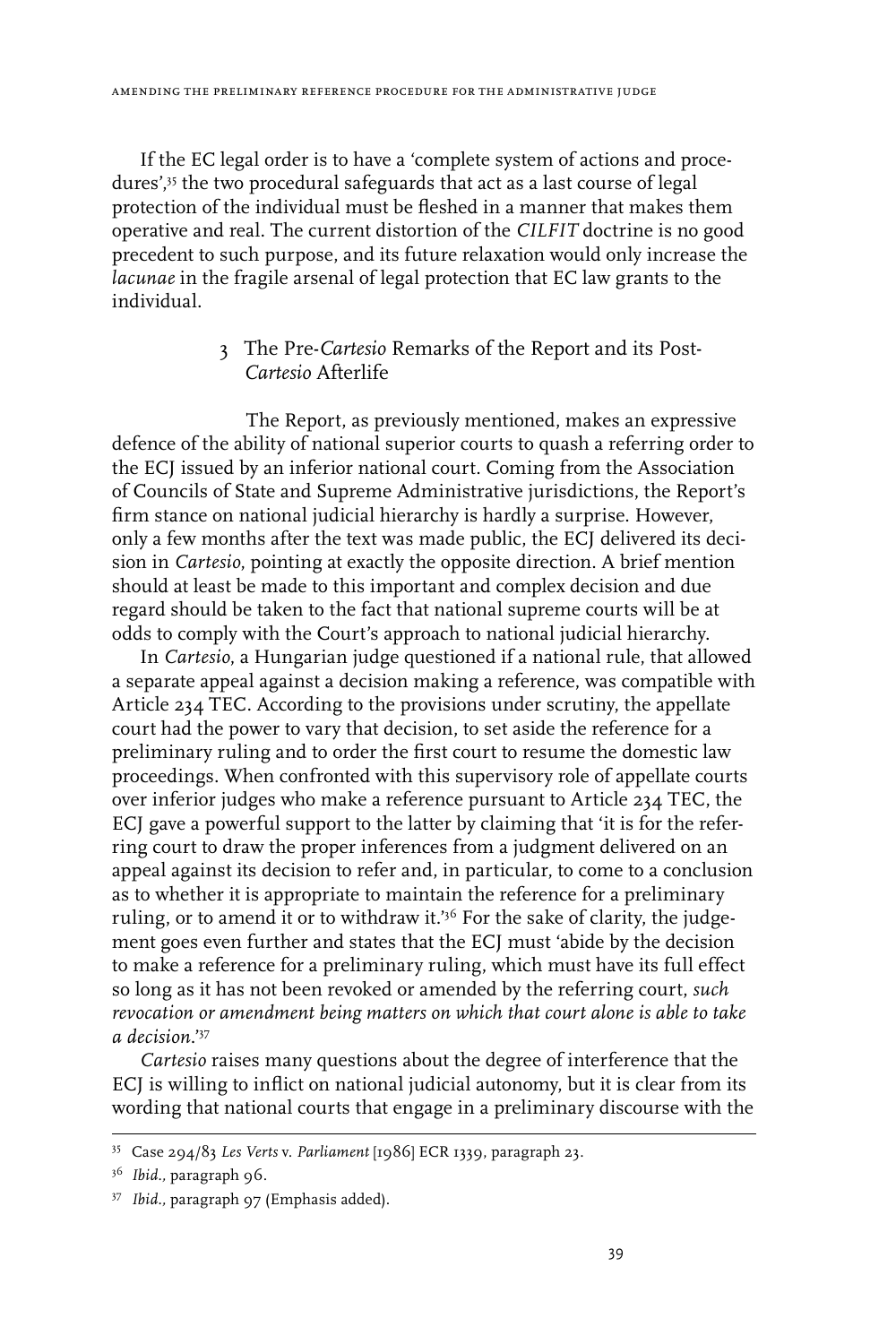Luxembourg Court are protected from most appellate intrusions of superior domestic courts. When the ECJ states that a revocation or an amendment from the appellate jurisdiction is a matter that the inferior court 'alone is able to take a decision on', it is conferring on the said court a power to disregard a judgement delivered by an appellate court, on a case that will eventually return to that same jurisdiction when the judgements of the ECJ and the referring court are dictated. This result is even more striking when reading the ACSSAJ Report, which openly recognizes that an annulled reference order binds the referring judge, and therefore deprives the ECJ from the opportunity to render a judgment on the case.

The judgment in *Cartesio*, which sits uncomfortably with *Rheinmühlen II,*38 is still a decision to develop in the Court's case-law. The way in which the ruling is drafted allows a certain margin of manoeuvre to national courts, as has been recently proved in *Nationale Loterij*. 39 Thus, the referring judge will be free to decide on the consequences of the appellate decision only 'if the main proceedings remain pending before the referring court in their entirety'.<sup>40</sup> This condition allowed the ECJ to remove from the docket the reference made by the Haselt local court which had been quashed by the Court of Appeal of Antwerp, but which, at the same time, judged on the substance of the case. Also, it is still open to discussion whether the powers granted on national inferior courts are only in their hands when the appeal has been lodged on the grounds of EC law, or whether it is an unlimited faculty that precludes the effects of the appeal whatever the motives were. Due regard should also be made in the future to the opposite circumstance posed in *Cartesio*: an appeal against a *refusal* to make a preliminary reference. Will the appellate Court's decision to quash the inferior judge's decision to deny the reference be also a 'matter on which [the latter] court alone is able to take a decision'?

These issues are awaiting further clarification from the ECJ, but in the meantime it would be of valuable use if the ACSSAJ, in one of its future reports, dedicates its attention to the practical and institutional consequences of *Cartesio*.

## **IV Discretion, Factual Analysis and Expediency in the Context of Administrative Litigation**

Despite the Report's efforts to engage into a wide array of questions, there are surprising issues left untouched. Considering the fact that the text has been drafted in representation of the supreme administra-

<sup>&</sup>lt;sup>38</sup> Case 146/73 *Rheinmühlen II* [1974] ECR 139, paragraph 3.

<sup>39</sup> Reference for a preliminary ruling from the Rechtbank van koophandel, Hasselt (Belgium), of December 22 2006, Case C-525/06.

<sup>40</sup> Paragraph 95.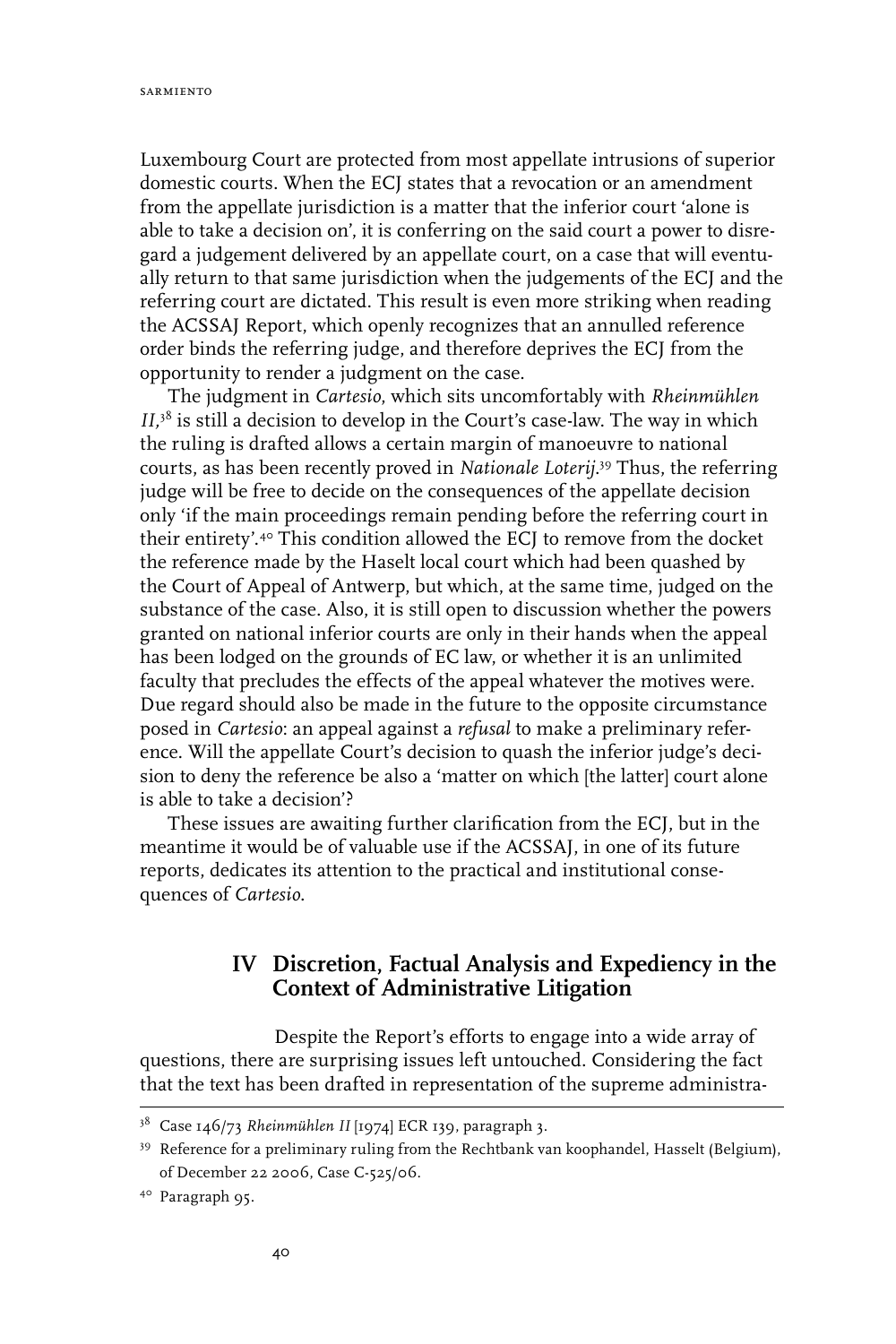tive jurisdictions of the EU, it is remarkable to see how the peculiarities and complexities of administrative litigation do not appear as a principal or accessory subject. On the contrary, the Report purports a series of reforms that could be just as valid for cases of civil, criminal or labour law before the ECJ, but hardly any proposals are made dealing with the specific problems posed by and in national administrative courts.41

The review of administrative discretion is a classic subject of study in public law that keeps focusing the attention of administrative lawyers. A significant feature of the administrative legal systems of the twenty-seven member States is the wide variety of *intensities* in the judicial review of administrative action. While British courts struggle with the *Wednesbury* standard of scrutiny, continental jurisdictions make use of more incisive methods of control of discretion.<sup>42</sup> This diversity comes to an end when the ECJ rules in the context of a preliminary reference and imposes on the national administrative judge a specific legal result, notwithstanding the margin of discretion in the hands of the national administration. Such result is not always, though, the rule, and the Luxembourg Court can give advice to the national administrative judge on the normative premises of the case, but leaving the concrete result (and the eventual control of discretion) in the hands of the referring judge. This erratic approach of the ECJ to the control of discretion of national authorities is deeply attached to the institutional balance that the preliminary reference must safeguard, but it can also be a source of controversy depending on the national referring court and the legal administrative tradition in which it operates. This issue is not addressed in the Report, and it would have been interesting to know the Supreme Administrative Courts' position on a question as important as the review of discretionary administrative action.

Similarly relevant is the question of evidence and factual analysis in the course of the preliminary reference procedure. As is well known, the referring judge provides the ECJ with the factual data necessary to render an answer to the queries posed. However, administrative law can pose complex matters regarding fact that need a closer cooperation between the national and European courts. To this effect, Articles 45 to 53 of the Rules of Procedure are clearly insufficient, but also inappropriate in practical terms.

42 On discretion and its judicial review in comparative perspective, see R. Caranta, 'On Discretion', in: S. Prechal & van Roermund (eds.), *The Coherence of EU Law*, Oxford, Oxford University Press, 2008, p. 187-195.

<sup>&</sup>lt;sup>41</sup> It must be recognized that the ACSSAJ has issued several reports on specific administrative issues, in the course of its biannual *colloques* since 1968, on matters as varied as the drawing up of administrative acts, the scope and results of the annulment of an administrative act by the judge, the execution of the individual administrative decisions and the intervention of the courts in the execution of the decisions, or the latest report, from 2008, on the consequences of incompatibility with EC law for final administrative decisions and final judgments of administrative courts.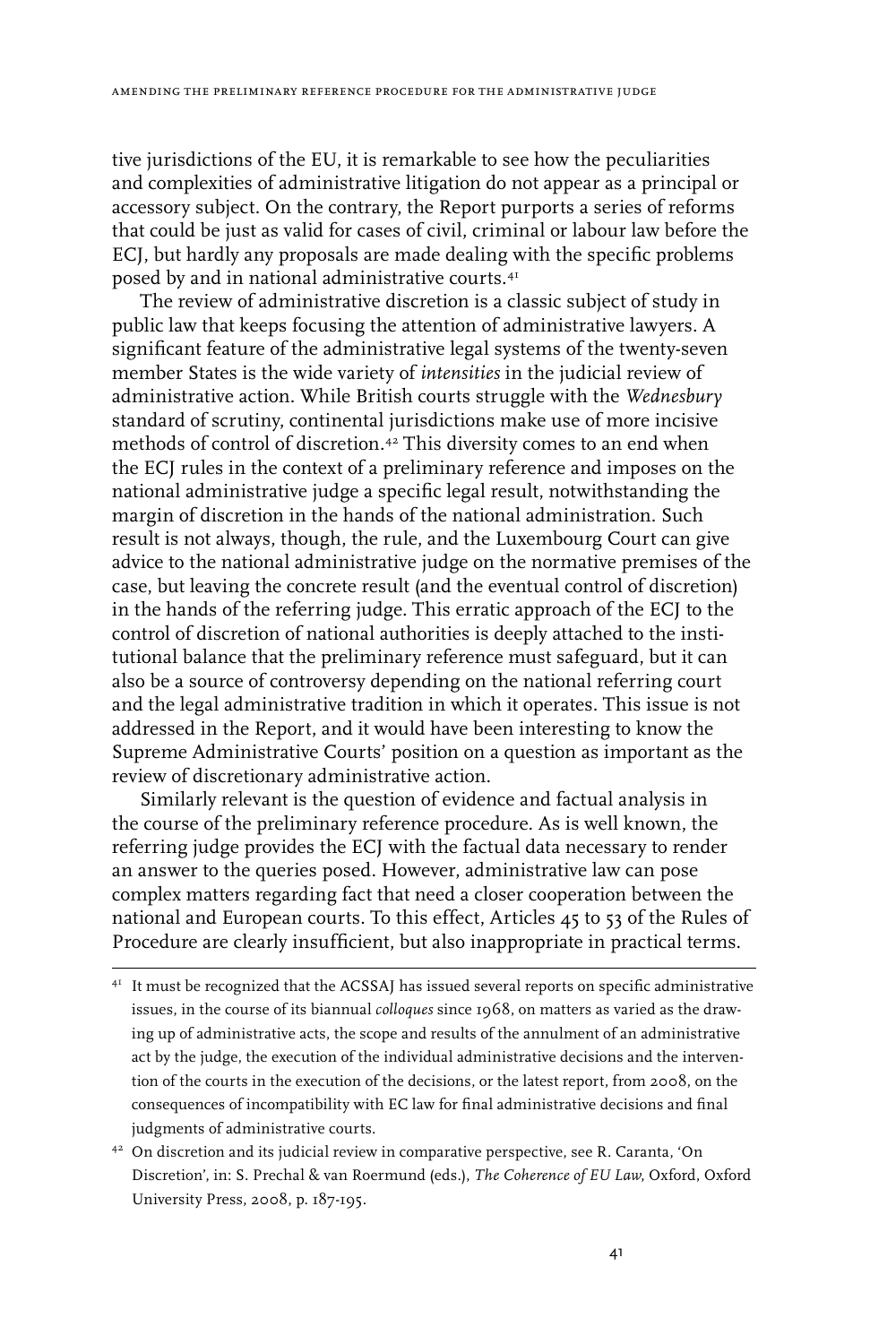It is obvious that the referring court is the best suited authority to provide factual information regarding a specific case. When such data are lacking, the ECJ has employed an irregular approach, sometimes requesting further information from the national court, or, in the worse of cases, declaring the reference inadmissible. This latter course is becoming more frequent and worrying, and one wonders why the ECJ does not demand more cooperation from the referring judge before reaching the most drastic of results. In *Asemfo*, 43 the Spanish Supreme Court was dispatched with a partial declaration of inadmissibility due to a lack of motivation in the referring order. The fact that the ECJ did not even attempt to establish a channel of communication in order to obtain the necessary data shows a worrying lack of support on the work of its national counterparts. The Report could have provided some insight into this important matter, which is still open for the ECJ to reconsider.

Another striking absence concerns the *Fratelli Costanzo*44 case law, according to which all national administrations are under the obligation to set aside national provisions that come into conflict with EC norms. One of the main criticisms this decision has received deals with the inability of national administrations to make references, in contrast with national courts, that can also set aside national rules, but with the interpretative help of the ECJ. The power that *Costanzo* grants to national administrations is even more striking when compared with the inability of executive bodies to set aside parliamentary statutes, or other written provisions in the law: a task that member States grant solely to the courts. Michal Bobek has written in this review, in regard to *Costanzo*, that 'there is something deeply perturbing about an administrative authority that should start setting aside national constitutional provisions based on its own reading of, for instance, a Commission regulation'.45 He is certainly right, and the ECJ could strive to reform the overwhelming power it is granting to administrative authorities by either reconsidering the *Costanzo* case law, or by limiting its scope to those administrative independent bodies that are empowered to make preliminary references. Either way, this is an issue of crucial importance for administrative courts that should have been approached by the Report. It is true that the ECJ does not appear to be willing to change its case law, but some signals from its national counterparts would definitely be of help. However, this has been unfortunately left for another occasion.

<sup>43</sup> Case C-295/05 *Asemfo* [2007] ECR I-2999.

<sup>44</sup> Case 103/88 *Costanzo* [1989] ECR 1839.

<sup>45</sup> M. Bobek, 'Thou Shalt Have Two Masters; The Application of European Law by Administrative Authorities in the New Member States', [2008] *REALaw*, p. 63.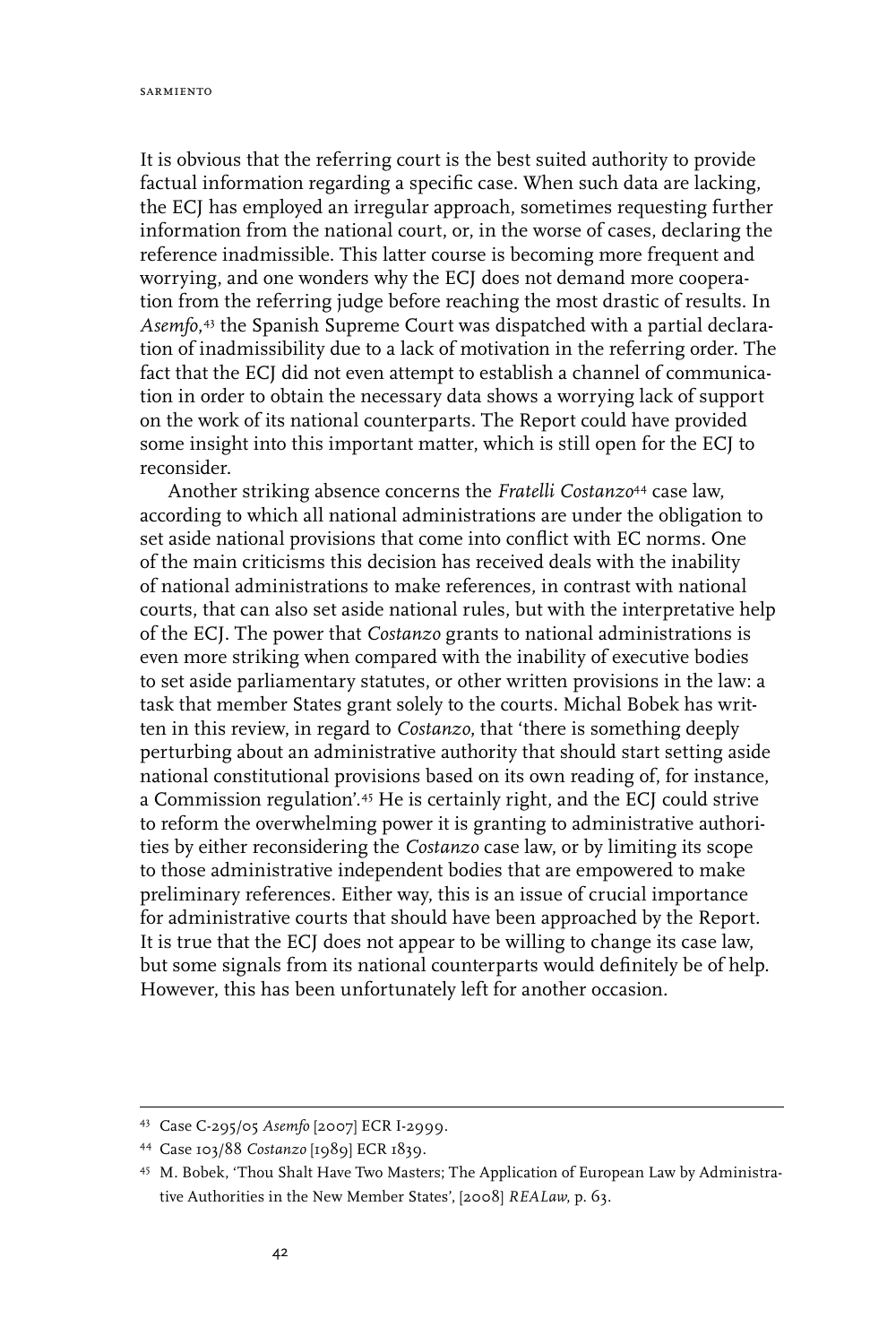## **V The Underlying Debate: What Court of Justice for What Kind of Europe?**

Every study on the role and reform of the preliminary reference procedure entails, directly or indirectly, a broader reflection about the European judiciary. Article 234 has fleshed the very relationship between European and national courts, but also between legal orders. In his exhaustive *ouvre* on the role of national judges as community judges, Olivier Dubos states that 'si le Président Lecourt a pu s'interroger sur ce qu'aurait été le droit des Communautés sans les arrêts de 1963 [*Van Gend en Loos*] et 1964 [*Costa/Enel*], il convient encore une fois de rappeler que ces arrêts fondateurs comme tant d'autres, ont été rendus suite à une question préjudicielle, et que l'article 234 est un indice de l'immédiateté et de la primauté du droit communautaire. Dès lors qu'eût été le droit des Communautés sans l'article  $234$ ?<sup>46</sup> Indeed, even the existence of EC law owes its current role and authority to the preliminary reference procedure and therefore any exploration into the future of this mechanism is, at least, a *périple* into the unknown confines of a future European judiciary. The Report of the ACSSAJ shrewdly points in a specific direction and it does so in the subtlest of manners: by not saying it openly.

A proposal of change that avoids addressing crucial issues such as the development of *Köbler*, <sup>47</sup> *Kühne & Heitz*, <sup>48</sup> *Lucchini*49 or infringement actions against national judicial action;50 that proposes a relaxation of the *CILFIT* conditions; that poses a special emphasis on the need to accelerate the procedures before the ECJ; that supports the quashing of referring orders on appeal; that purports the creation of advisory preliminary opinions that will eventually decrease the number of preliminary references; and that recommends a more modest participation of Advocate Generals in references, is clearly an invitation to enhance the role of national supreme jurisdictions in detriment of the ECJ. Being a proposition drafted by the supreme courts themselves, it is hardly surprising that the results prove to be of this nature. However, it is the tacit spirit underlying the Report that could be open to criticism. In a European Union with twenty-seven member States and their respective judiciaries, the authority of EC law depends more than ever on the existence of an unquestioned Court that purports a uniform and coherent interpretation of the law. The role of national courts, and particularly of national courts of last instance, is essential in the safeguard of the European judiciary, but their actions can not become immune to the infringement of EC law, particularly in areas of non-constitutional relevance. This is the case

<sup>46</sup> O. Dubos, '*Les juridictions nationales, juge communautaire'*, Dalloz, Paris, 2001, p. 74.

<sup>47</sup> *Supra*.

<sup>48</sup> Case C-453/00 *Kühne & Heitz* [2004] ECR I-837.

<sup>49</sup> Case C-119/05 *Lucchini* [2007] ECR I-6199.

<sup>50</sup> *Supra*.